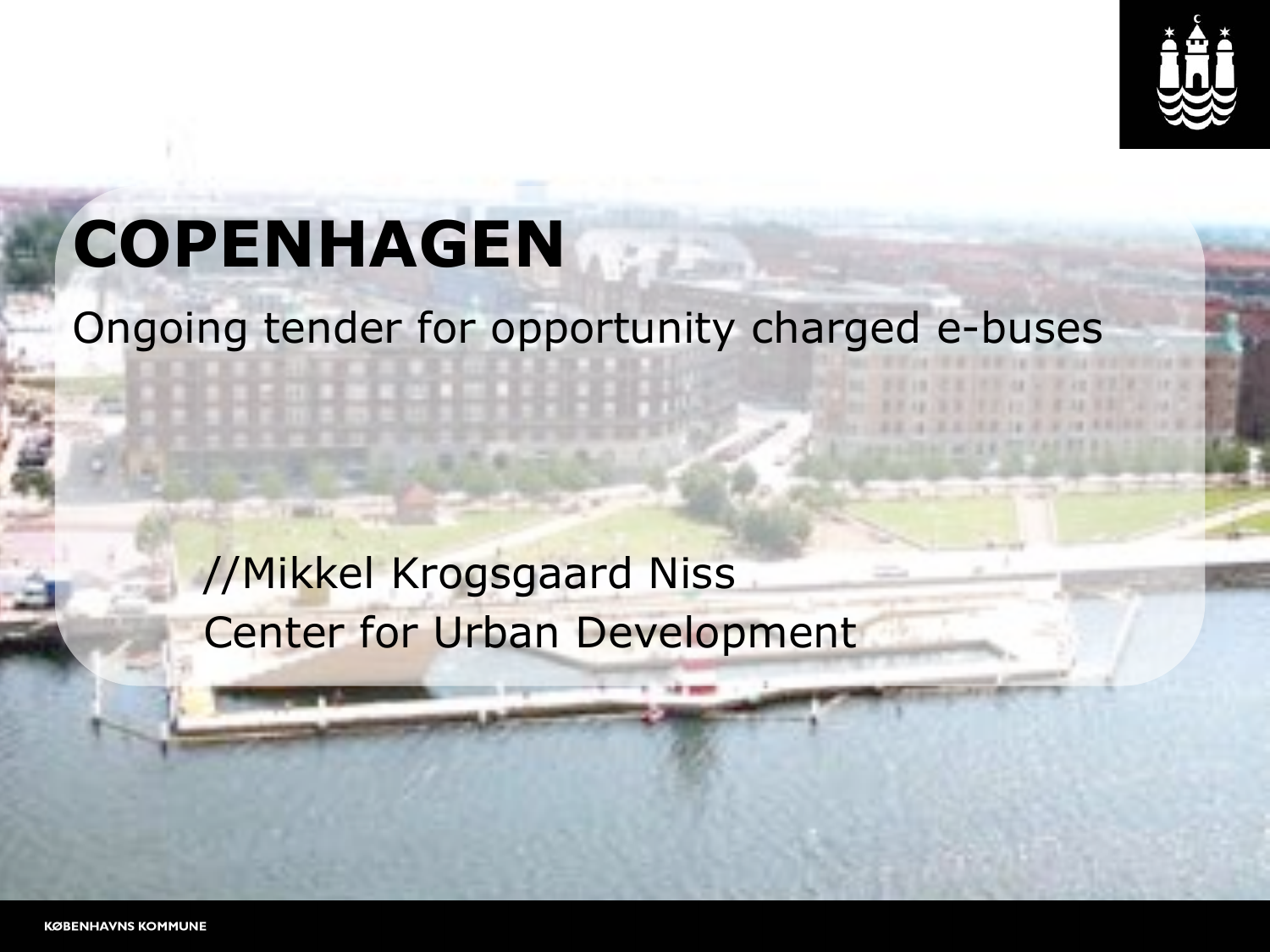

# **Buses in Copenhagen** ! **2025**

• Carbon neutral public transport in 2025



• More e-bus knowledge is essential for the private bus operators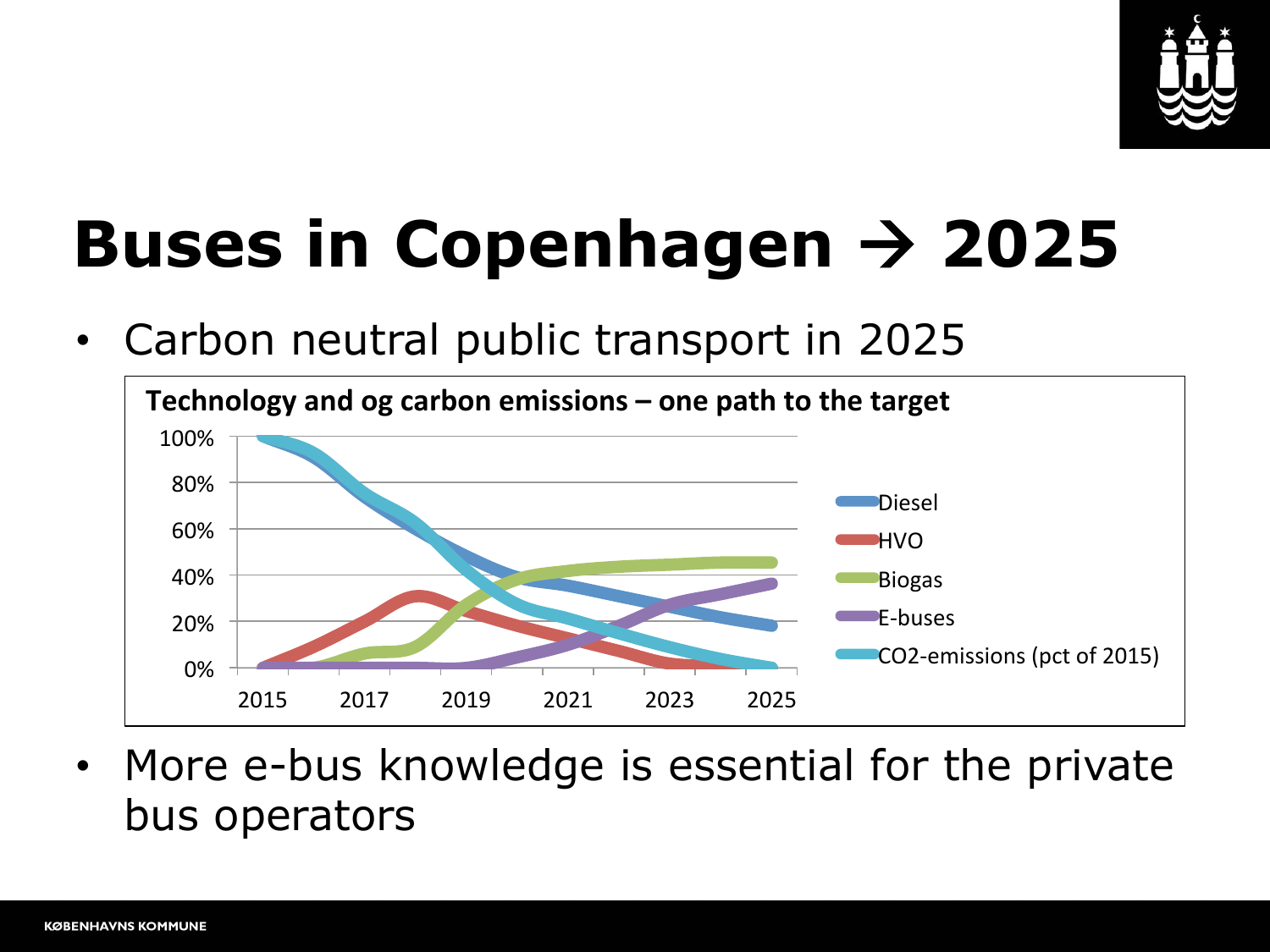

## **3A – Trial with two e-buses**

Frederik szumdart

- Danish Transport Authority supports trail
- Cooperation between the City, Movia and E.ON Denmark
- 10 km each direction
- No hills
- Total budget: 12 mill DKK
- Project start: jan 2014
- Tender decided during September 2015
- Buses delivered during 2016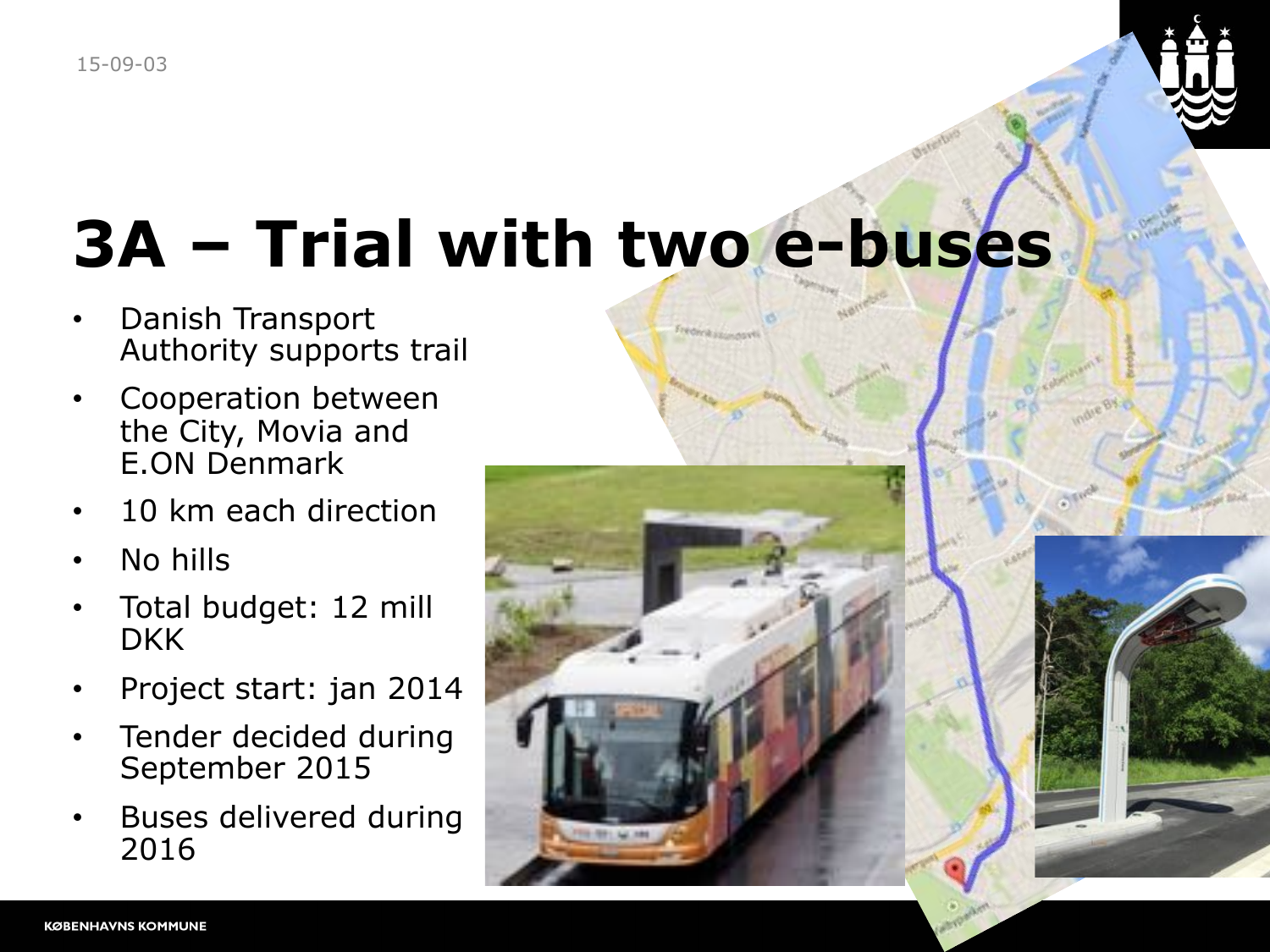

## EU-tender of two e-buses **Statemardennya elbussen.**

- Ongoing tender. Final bids during September
- What is really important?
	- Battery lifetime?
	- Noise what kind?
	- Energy efficiency?
	- Urban integration?
	- $#$  passengers and flow in the bus?
	- Bus layout?
	- Charging time?
	- Price?
	- Local emissions?
	- Uptime?
	- Smart solutions?
- Lack of tender experience



**USB-**